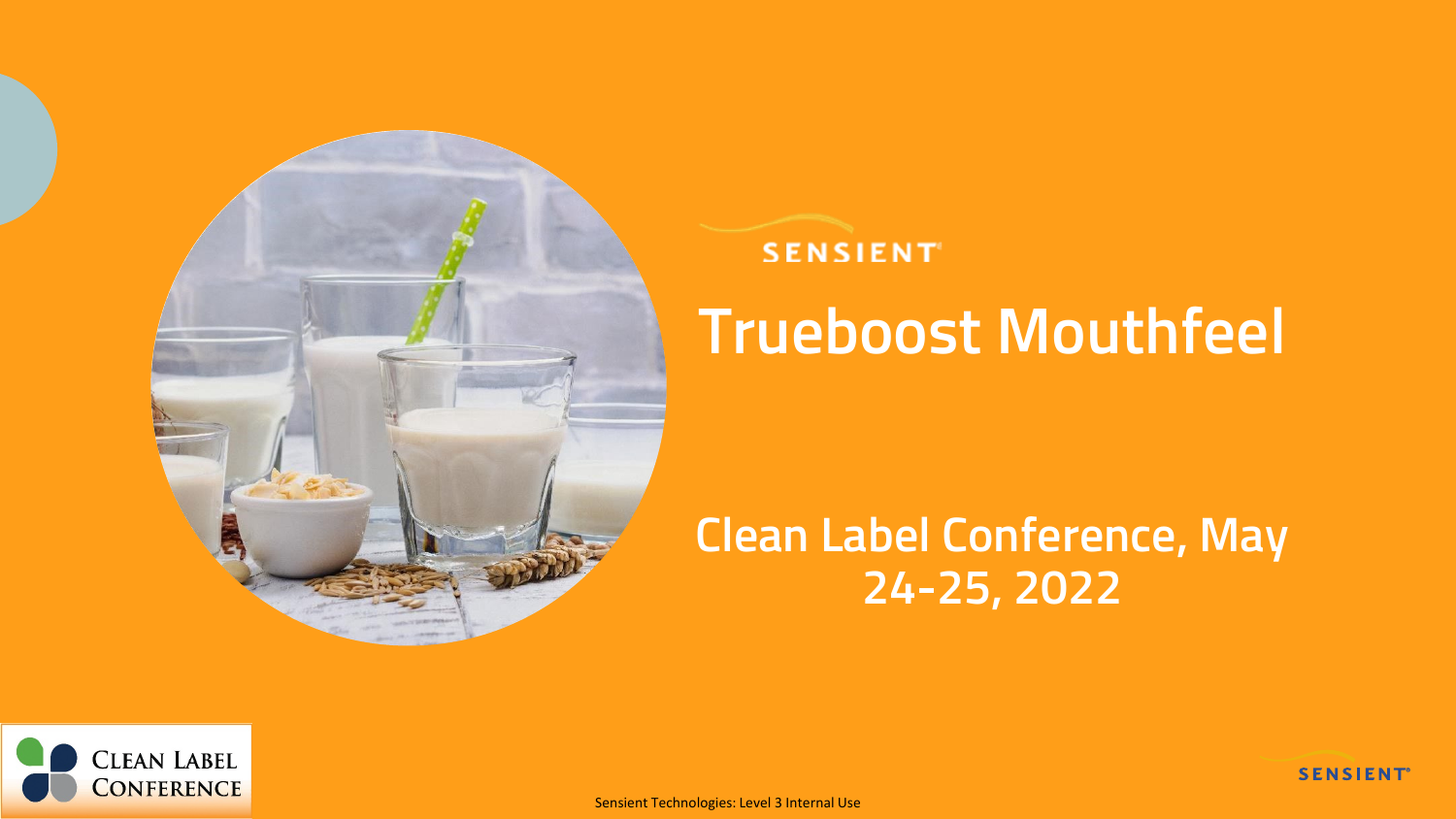

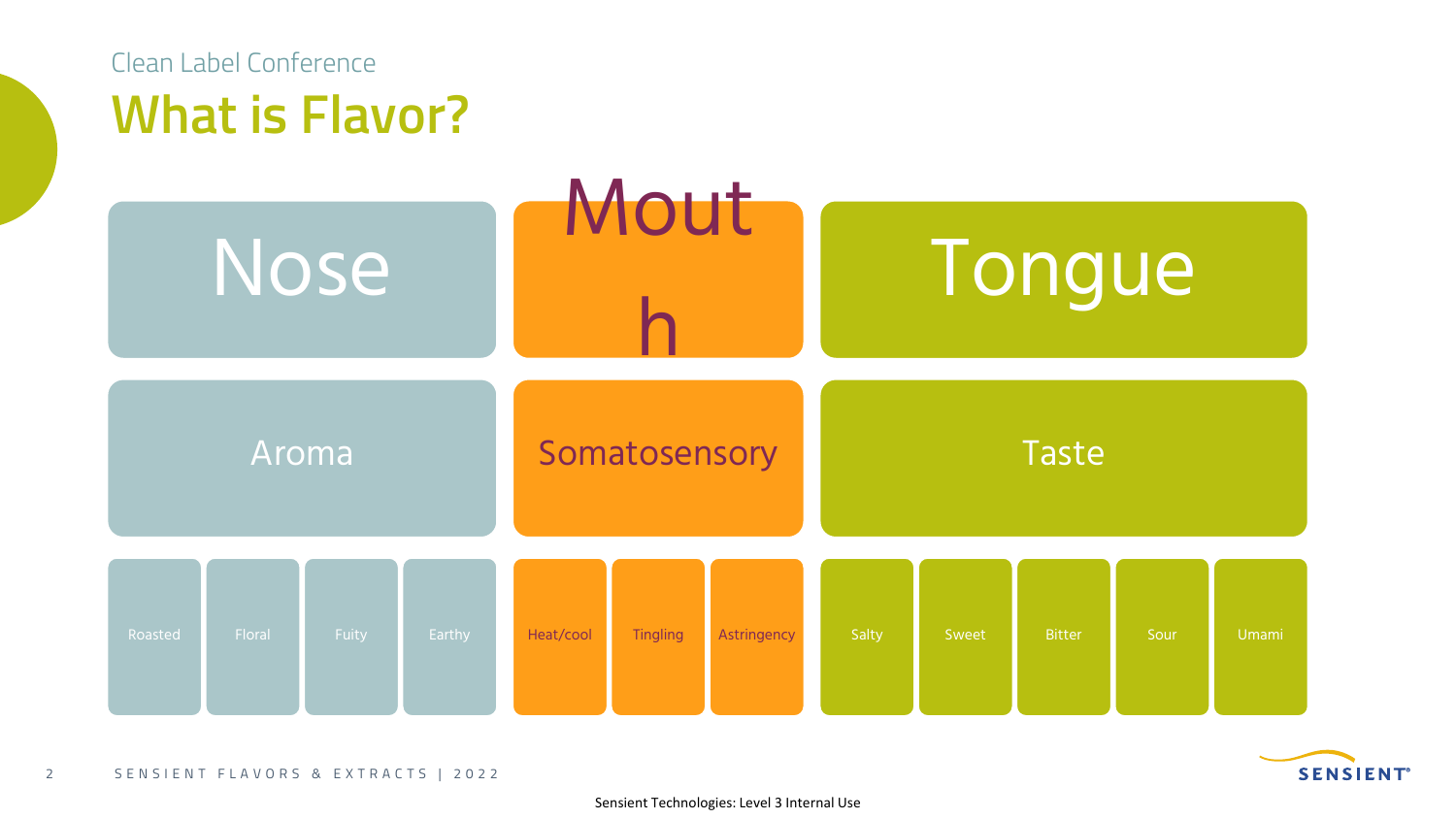**Somatosensory** Clean Label Conference

**Somatosensory; the perception of touch, driven by a set of receptors responsible for sensing pain, temperature and tactile stimulation**



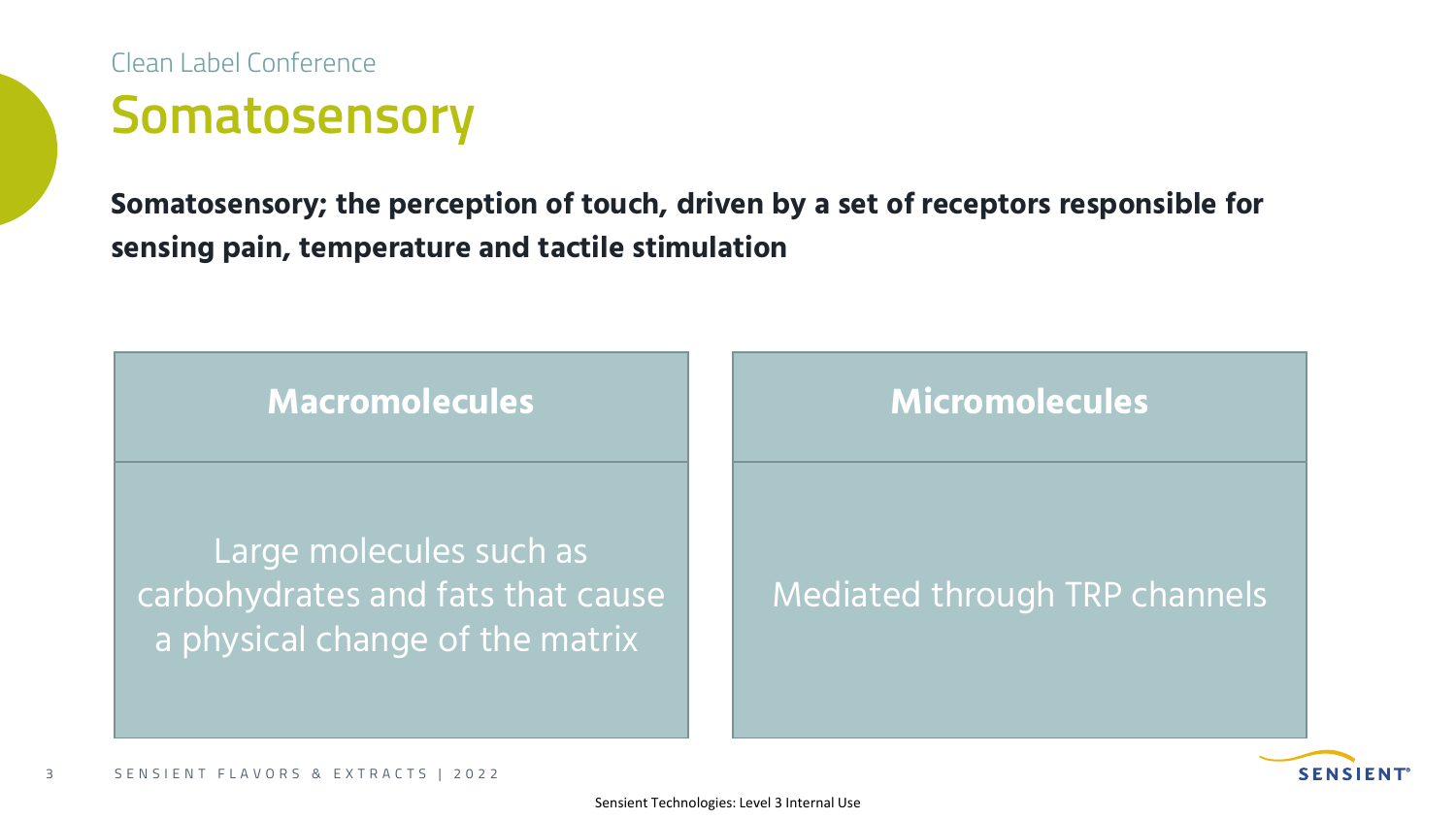**Somatosensory** Clean Label Conference

**Somatosensory; the perception of touch, driven by a set of receptors responsible for sensing pain, temperature and tactile stimulation**



Sensient Technologies: Level 3 Internal Use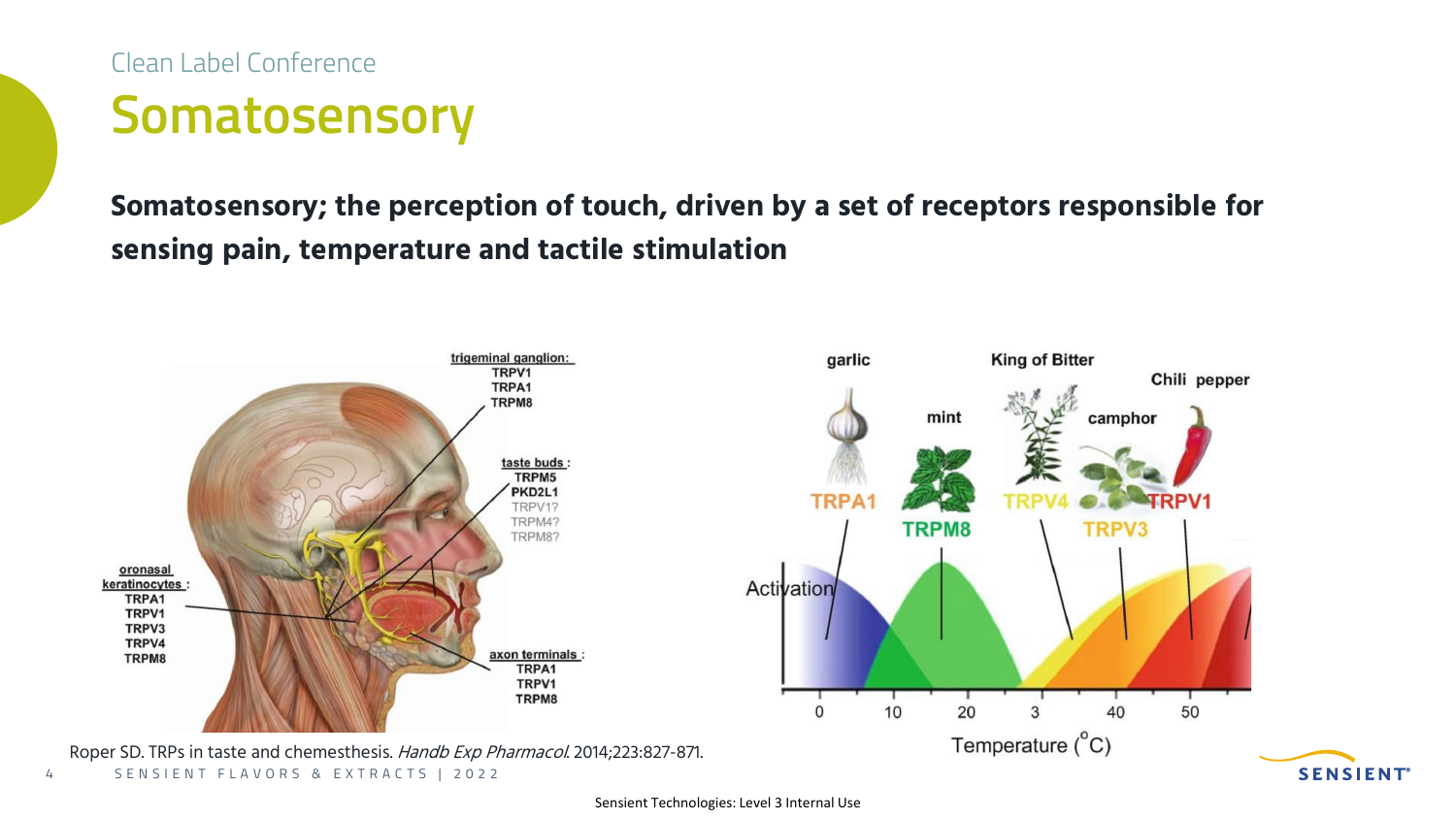# **What is Trueboost Mouthfeel?**

TrueBoost Mouthfeel is our label-friendly solution to add a desirable mouthfeel perception to dairy/non-dairy products.

For example:

- **Dairy**
- Creamy
- **Fatty**
- Sweet Aromatics



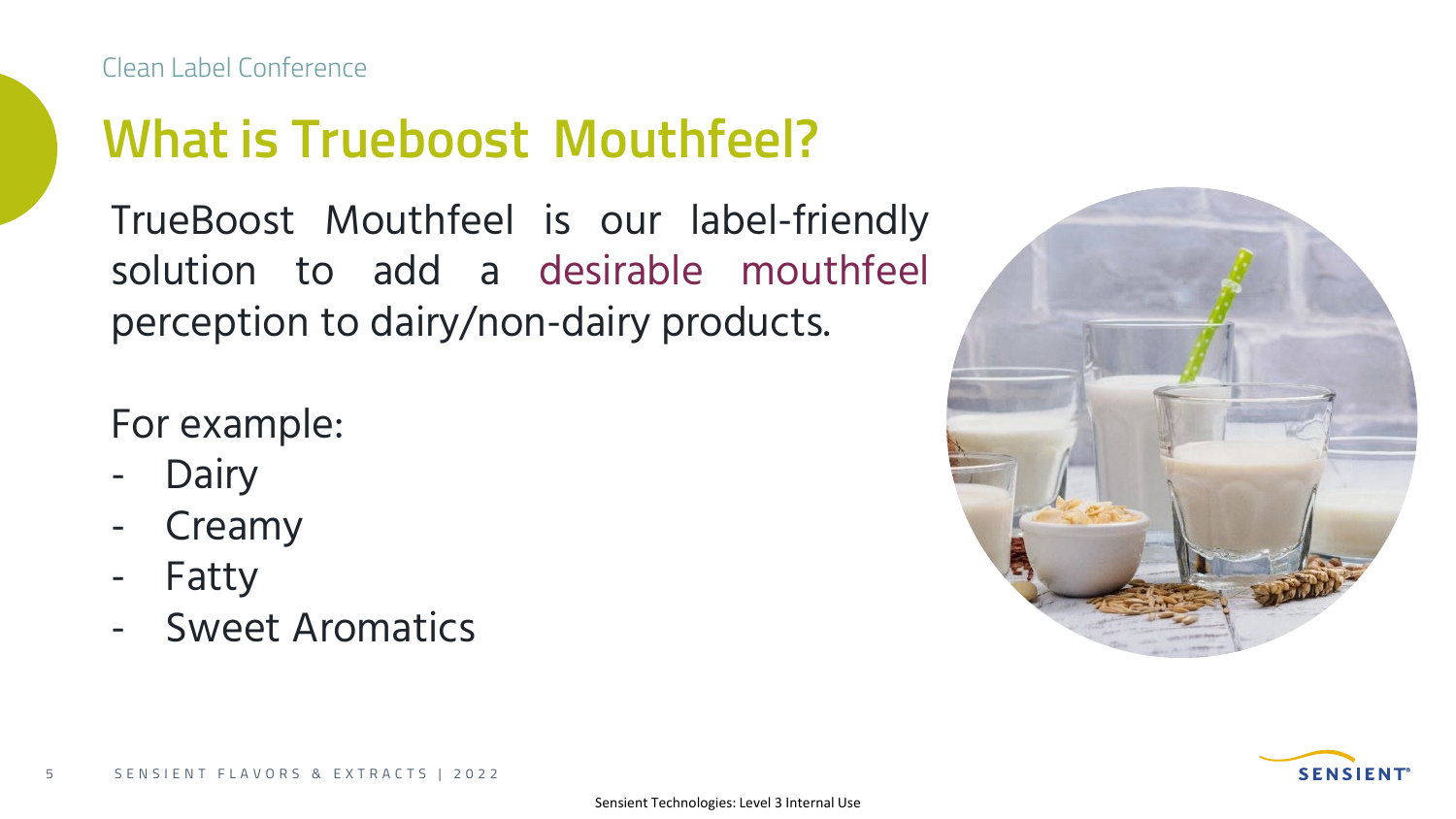#### Clean Label Conference

## **Trueboost Benefits**

- Designed to deliver a premium dairy, milky, fatty flavor, and create the mouthfeel sensation of a true dairy profile.
- Made from FEMA GRAS approved natural flavor ingredients and label friendly carriers.
- Non-GMO
- No allergens
- Kosher, Halal, and Vegan suitable
- Easy to use in applications.



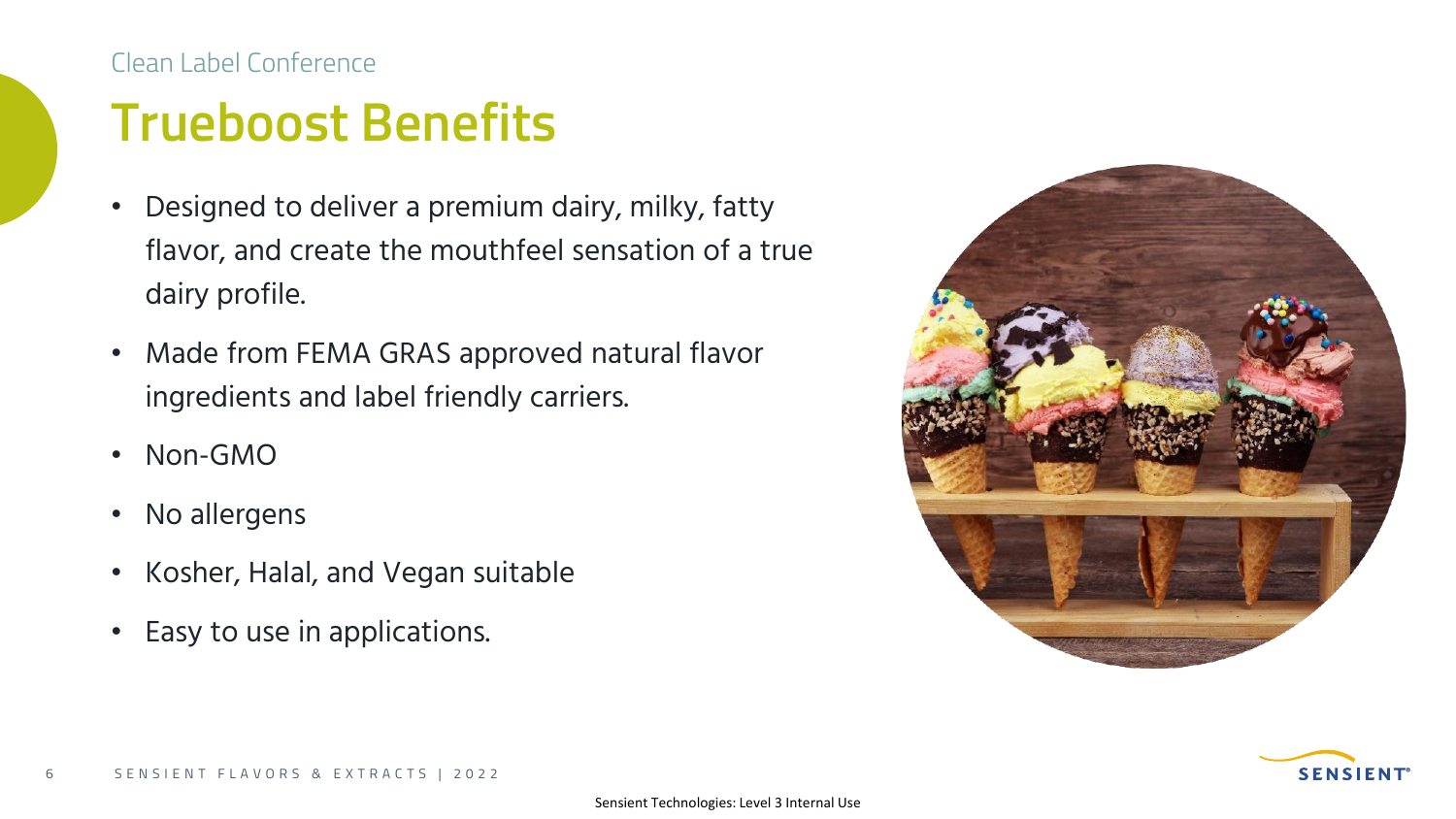Clean Label Conference

## **Trueboost Mouthfeel Characteristics**

#### o **TRUEBOOST MOUTHFEEL MILKY**

- Oil soluble liquid
- Ingredient statement: High Oleic Sunflower Oil, Sunflower Oil, Natural Flavor
- Typical use rate: 0.05-0.50%

#### o **TRUEBOOST MILKY NAT SD**

- Water miscible spray dry
- Ingredient statement: Organic Maltodextrin, Vegetable Oil (sunflower oil), Gum Arabic, Natural Flavor
- Typical use rate: 0.05-0.50%

#### o **TRUEBOOST MOUTHFEEL FATTY**

- Water miscible spray dry
- Ingredient statement: Maltodextrin, Gum Acacia, Triacetin, Natural Flavor, Silicon Dioxide
- Typical use rate: 0.05-0.50%

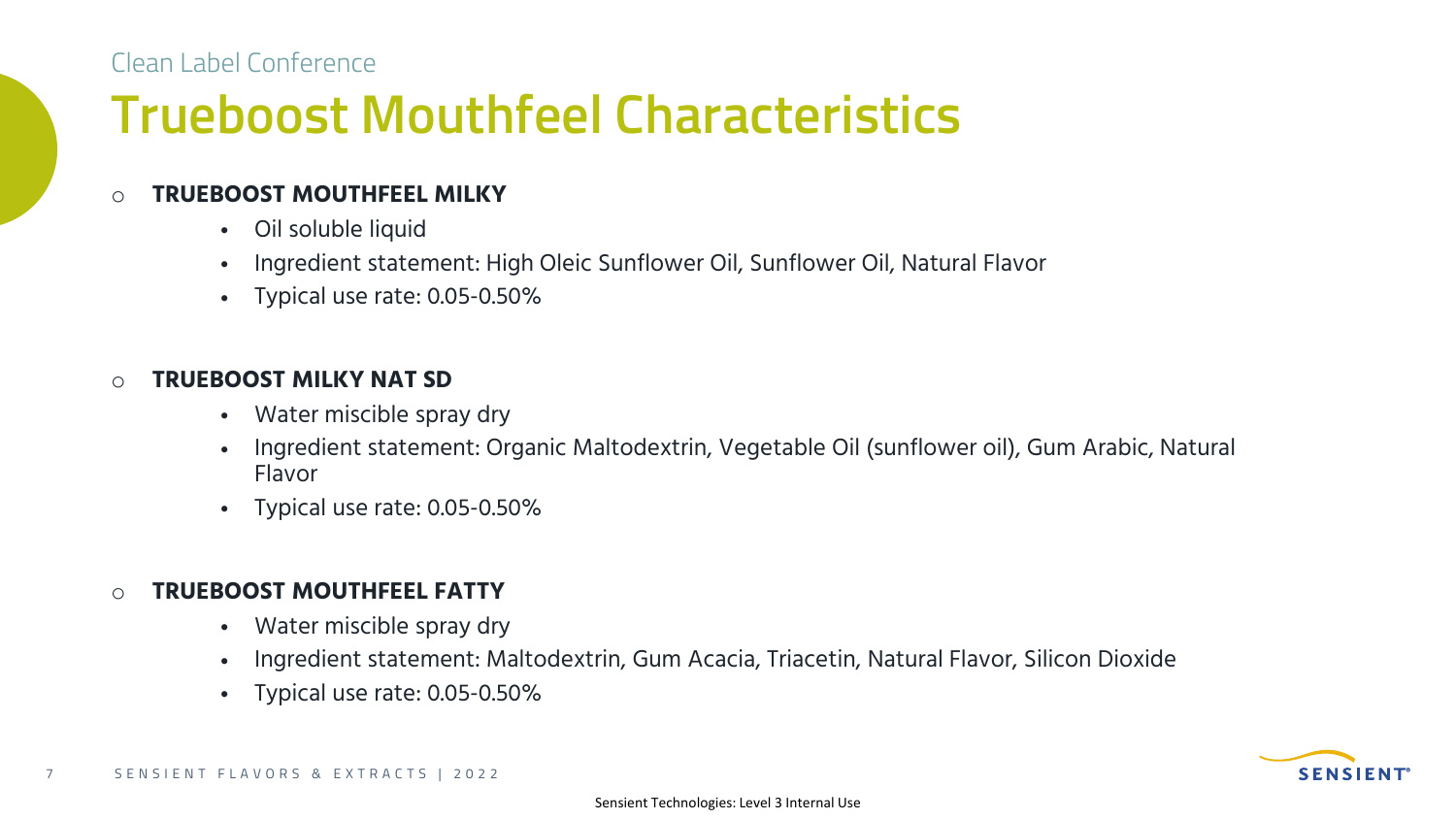

Sauce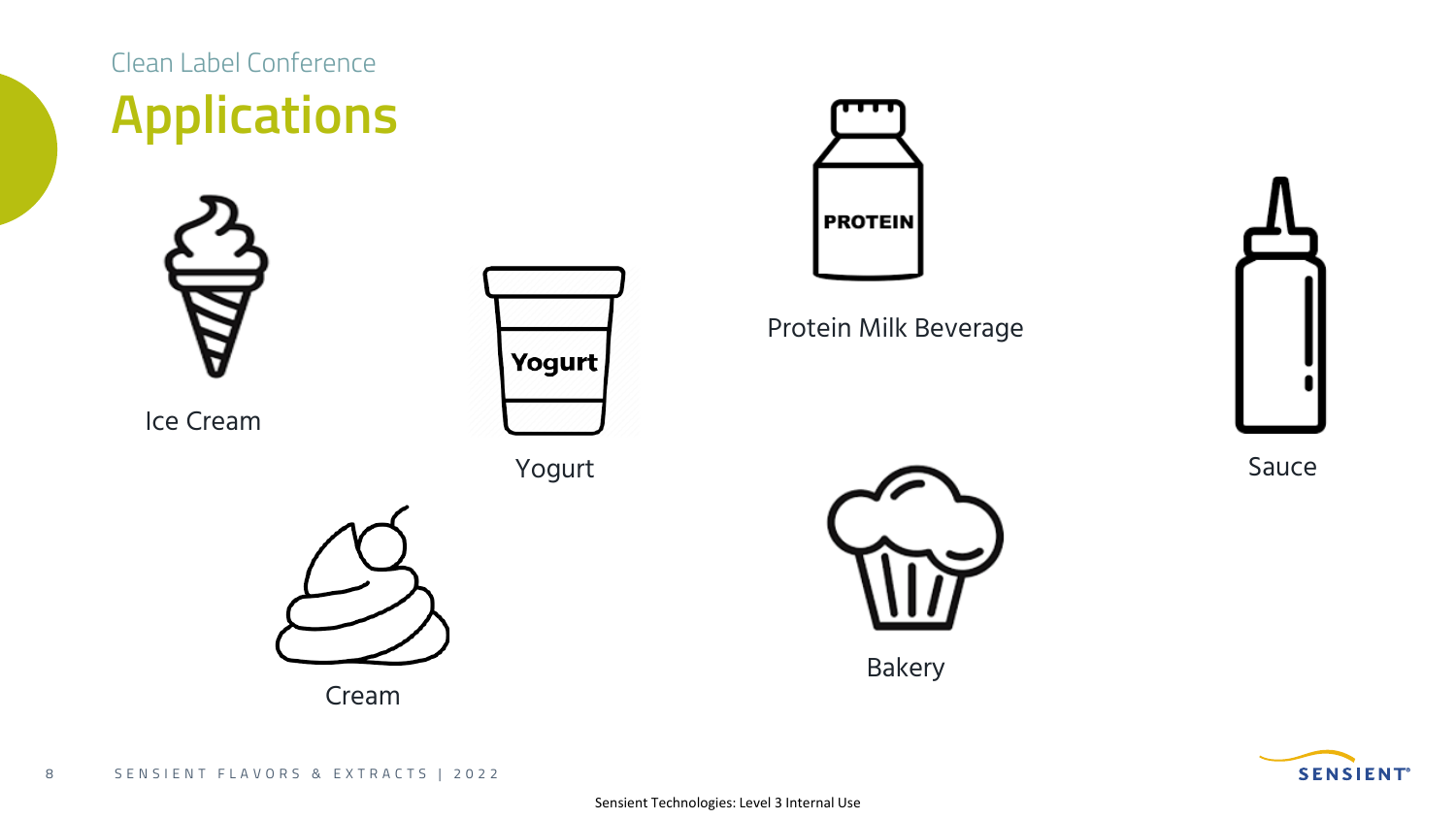#### Clean Label Conference

### **TrueBoost Mouthfeel in Soy Based Milk**



Sensient Prototype exhibits:

- $\checkmark$  Significant reduction in Beany off notes and Chalky Mouthcoating
- $\checkmark$  Significant enhancement in Dairy Complex, Dairy/Milky, Cream/Creamy, and Sweet Aromatics as well as Creamy Mouthfeel

**SENSIENT**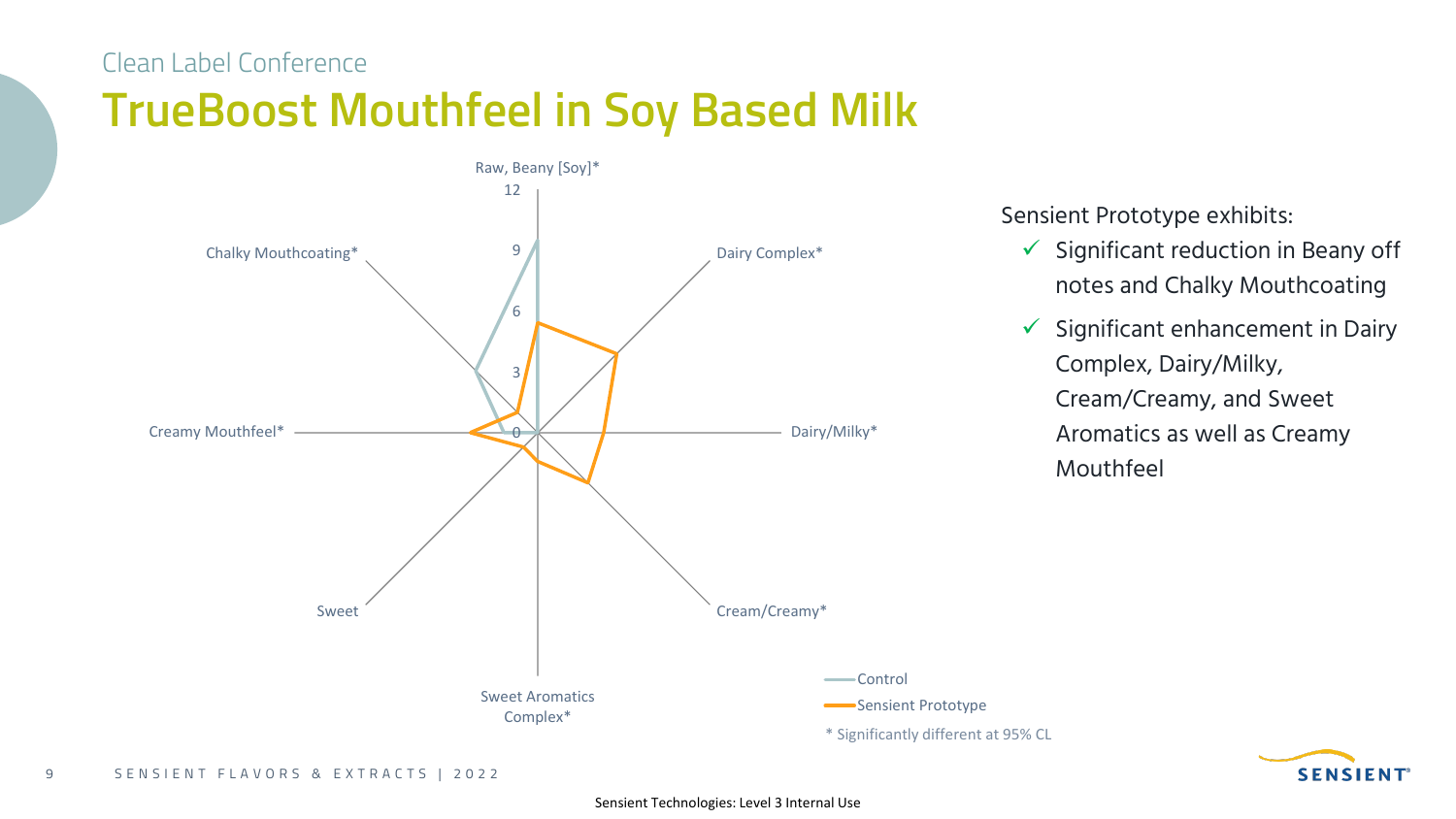



# **Questions?**



Sensient Technologies: Level 3 Internal Use